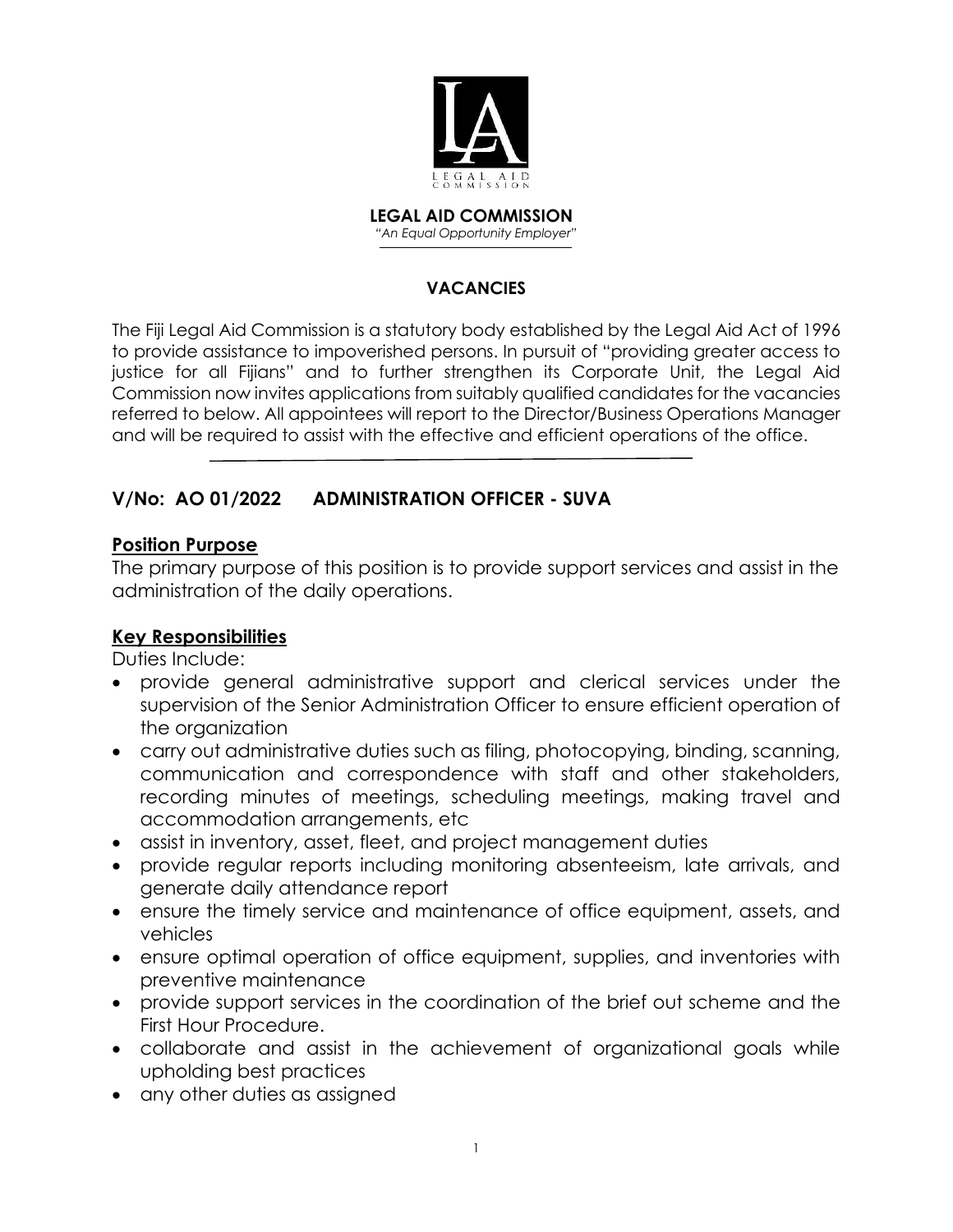# **Person Specification**

A relevant tertiary qualification in the area of finance, administration and management.

### **Knowledge, Experience, Skills and Abilities**

- at least 5 years working experience in office administration
- good verbal and written communication skills
- excellent interpersonal and customer service skills
- proficient in Microsoft Office Suite or related software
- excellent organizational skills and attention to detail
- good understanding of administrative and clerical procedures and systems such as recordkeeping and filing
- ability to work independently
- proven work experience with the ability to maintain confidentiality and be a team player in a challenging environment
- ability to work flexible hours
- strong administration skills
- flexible yet demonstrates strong ethical standards and good work ethics without compromising his/her position and that of the organization

### **Salary**

### **In making the Legal Aid Commission an "employer of choice", a lucrative salary package would be offered.**

### **Personal Character and Eligibility**

All applicants for employment in the Legal Aid Commission must be of good character, with a background that demonstrates their commitment to the public service values contained in the Fiji Constitution. Applicants must also be Fijian Citizens, in sound health, with a clear police record. The selected applicant will be required to provide a medical certificate and police clearance prior to taking up duty. The Legal Aid Commission is an *Equal Opportunity Employer*. Applications are encouraged from all eligible, qualified applicants. Only specific Knowledge, Experience, Skills and Abilities on the job will be considered in assessing the relative suitability of applicants.

### **Application Process**

To apply and be eligible for consideration applicants **must** submit the following documents:

- 1. A cover letter addressing the knowledge, skills, experience and abilities required for the position; no more than four (4) pages.
- 2. A current CV/Resume with referee contact details.
- 3. Copies of academic transcripts which must include Grade Point Average (GPA).